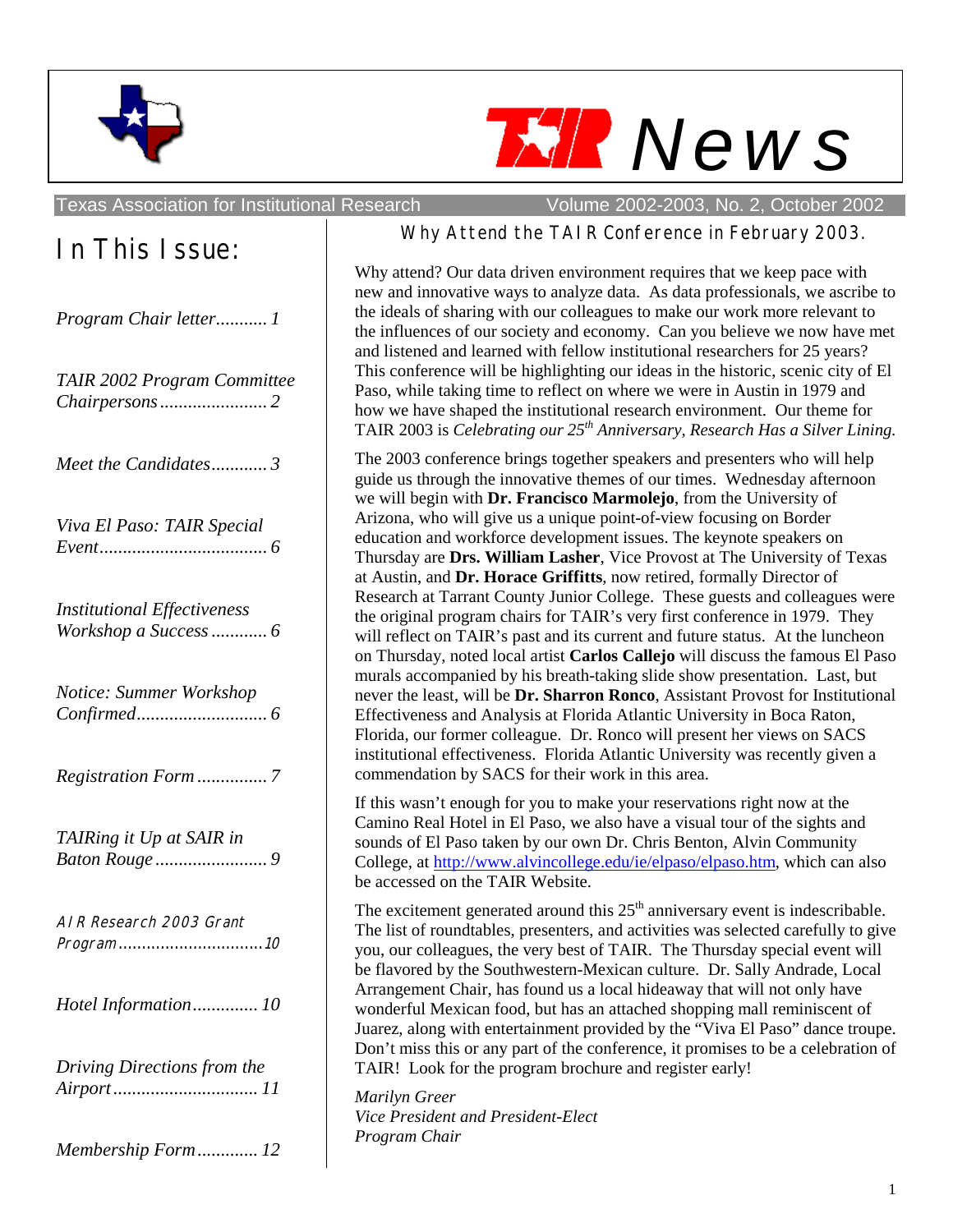### TAIR Officers & Editor

#### *President*

Michael J. Green North Harris Montgomery Community College District 250 N. Sam Houston Pkwy E Houston, TX 77060 281-260-3521 / Fax: 281-260-3513 mike.green@nhmccd.edu

#### *Vice President / President Elect*

Marilyn J. Greer M.D. Anderson Cancer Center 1515 Holcombe Blvd., Bx.147 Houston, TX 77030 713-792-7296 / Fax: 713-792-7327 mgreer@mail.mdanderson.org

#### *Secretary / Membership Chair*

Rebecca J. Richter Blinn College 902 College Avenue Brenham, TX 77833 979-830-4119 / Fax: 979-830-4116 rrichter@blinncol.edu

#### *Treasurer*

Jana Marak Baylor University P.O. Box 97032 Waco, TX 76798-7032 254-710-2061 / Fax:254-710-2062 jana\_marak@baylor.edu

#### *Past President*

Maryann Ruddock The University of Texas at Austin Main 202 / G-1100 Austin, TX 78712 512-471-3833 / Fax: 512-472-8950 ruddock@mail.utexas.edu

#### *Newsletter Editor*

Karen C. Laljiani El Centro College 801 Main Street Dallas, TX 75202-3604 214-860-2016 / Fax:214-860-2335 Laljiani@dcccd.edu

## TAIR 2003 Program Committee Chairs

| Program Chair:                       | Marilyn J. Greer, M.D.Anderson Cancer Center                                                 |
|--------------------------------------|----------------------------------------------------------------------------------------------|
| <b>Concurrent Sessions:</b>          | Bishar Sethna, Lamar State University-Orange                                                 |
| Evaluation:                          | Mary Ann Gregurich, M.D. Anderson Cancer Center                                              |
| Finance:                             | Jana Marak, Baylor University                                                                |
| <b>General Sessions:</b>             | Verna Dewees, Texas A & M System                                                             |
| Local Arrangements:                  | Sally Andrade, University of Texas at El Paso                                                |
| <b>Newsletter Editor /Publicity:</b> | Karen Laljiani, El Centro College                                                            |
| Program Brochure:                    | Gabriela Borcoman, Bill Priest Institute                                                     |
| Registration/<br>Secretary:          | Frank Montes de Oca III, University of Texas at El Paso<br>Rebecca J. Richter, Blinn College |
| Resource Fair:                       | Joe Meyer, Southwest Texas<br>Danica Frampton, St. Edwards University                        |
| Roundtables:                         | Chris Benton, Alvin Community College<br>Patricia Garrison, Art Institute of Houston         |
| <b>Special Interest Groups:</b>      | Jaime Garcia, Rice University                                                                |
| TAIR Webmaster:                      | Sam Stigall, University of Texas at Arlington                                                |
| Workshops:                           | Leona Urbish, Rice University                                                                |
| Advisors:                            | Michael Green, North Harris Montgomery<br><b>Community College District</b>                  |

Maryann Ruddock, University of Texas at Austin

### Wednesday, February 26 - Friday, February 28



at the Camino Real Hotel in El Paso, Texas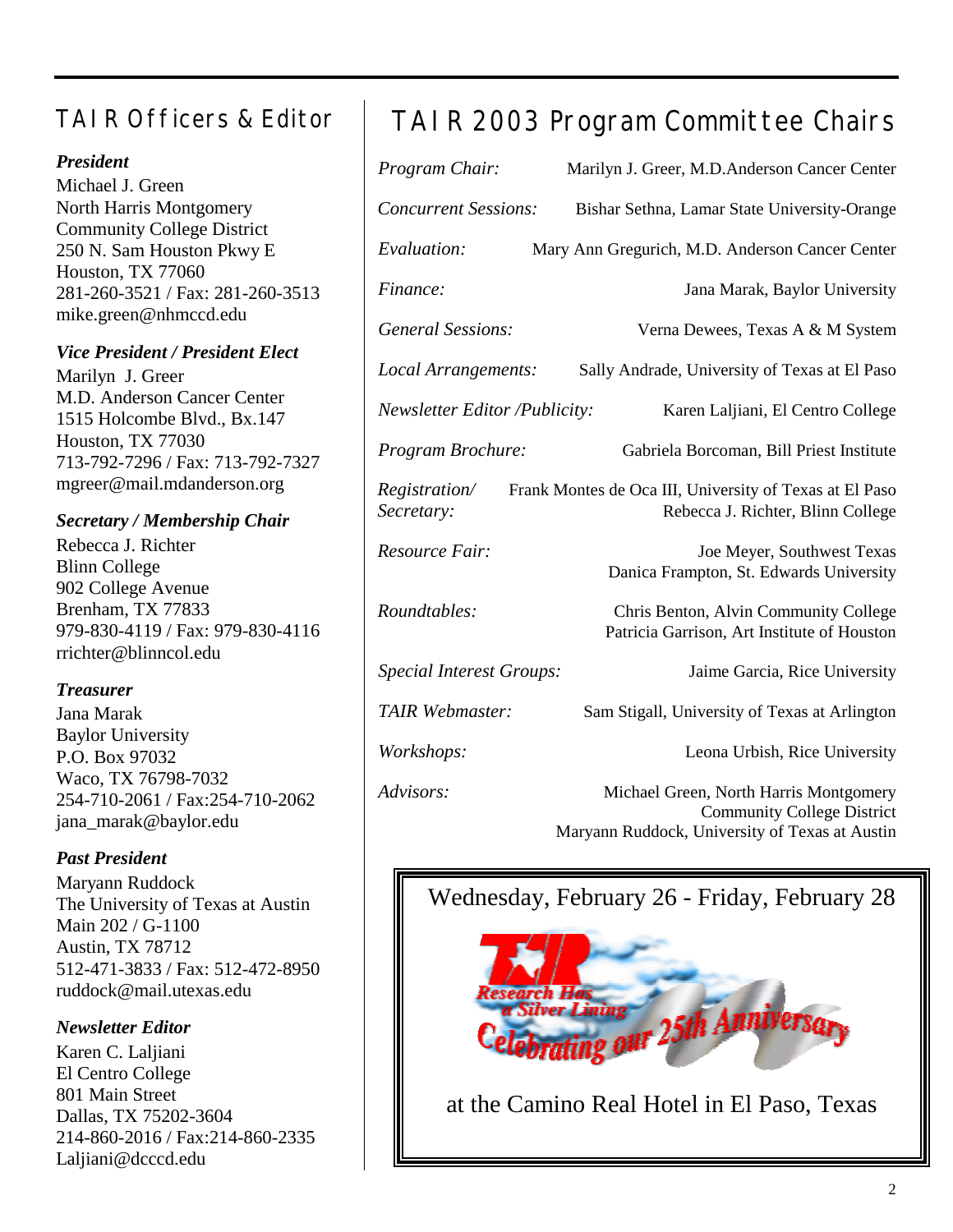# *Meet the Candidates!*

Positions up for nomination at the 2003 conference are: Vice President/President Elect, Treasurer, and Nominating Committee. This year's Nominating Committee has presented this slate of nominees to the TAIR Executive Committee:

### Vice President/President Elect

*Karen Laljiani.* Dr. Karen Laljiani is the Asst. Dean of Institutional Effectiveness and Research at El Centro College. Prior to joining the Dallas County Community College District, she was a Research Associate at the University of Texas at Arlington, where she also taught Psychology. She received a B.A. in Psychology from Boston University and a Ph.D. in Human Development & Communication Sciences from the University of Texas at Dallas.

Dr. Laljiani has been an active member of TAIR since 1994. She designed the first TAIR Web Page, which she managed for four years, until she was elected Treasurer in 1999. Karen is currently the Newsletter Editor. She has been a member of the Program Committee since 1998, and of the Local Arrangements Committee in 1999. She is currently a member of the Membership Database Committee. She has regularly presented workshops, papers, and roundtables at annual TAIR conferences. This year, she is a co-presenter for the Newcomer's Workshop.

Dr. Laljiani has been an active member of many professional associations in higher education. She has presented papers and workshops at AIR, the League for Innovation in the Community College, and the North Texas Community College Consortium (NTCCC). She chaired the NTCCC IR Committee, served on committees for SAIR, and was a charter member of NTCCC Consortium Leadership and Renewal Academy (CLARA).

TAIR is the primary source of professional development for Institutional Researchers in Texas. My goals are for TAIR to continue to meet the needs of this diverse group of individuals, by offering workshops and programs that reflect the multi-faceted nature of the work that makes up the modern Institutional Research Office. Strategic planning must occur within TAIR, in order to ascertain the direction the organization should take in coming years. In addition, the Web-based TAIR Membership Directory must be completed, in order to improve communication and reduce duplication of effort between TAIR officers and appointees, and to insure that all members receive newsletters, brochures, and other information in a timely and efficient manner. Several outstanding projects must also be completed, including the TAIR Guidelines/Source Book.

Jana Marak Jana Marak is the Assistant Director for Information Management and Testing Services and Coordinator of Testing at Baylor University where she has worked since 1986. She has a B.B.A. in Computer Information Systems and an M.S.Ed. in Student Personnel Services from Baylor University. She has been a member of TAIR since 1989 and is also a member of AIR, SAIR, Phi Delta Kappa, and TACTP (Texas Association of Collegiate Testing Personnel). Ms. Marak is currently in her second term as TAIR Treasurer and is serving as Chair of the Membership Services Committee. She has recently served on the 2001-2002 Membership Database Committee, the 1999-2000 Nominating Committee, and the 1998 TAIR Constitution Committee. In her role as TAIR Newsletter Editor, a position she held for 9 years, Ms. Marak served as an Ex-Officio Member of several TAIR Planning Committees. Mrs. Marak has also served as facilitator, workshop presenter, paper presenter and roundtable presenter at various TAIR, AIR and SAIR Conferences.

Goals Statement: Over the years, I have watched the TAIR membership grow and have also seen the organization improve the quality and quantity of professional development opportunities. I would like to assist TAIR in continuing this growth and in providing quality programs that meet the needs of new members as well as "seasoned" members. I believe that TAIR can expand on the use of technology and the Internet to keep the membership abreast of emerging issues. I would like to continue the work begun by the Membership Database Committee to develop a single repository for the membership data that the TAIR Secretary and Treasurer can access.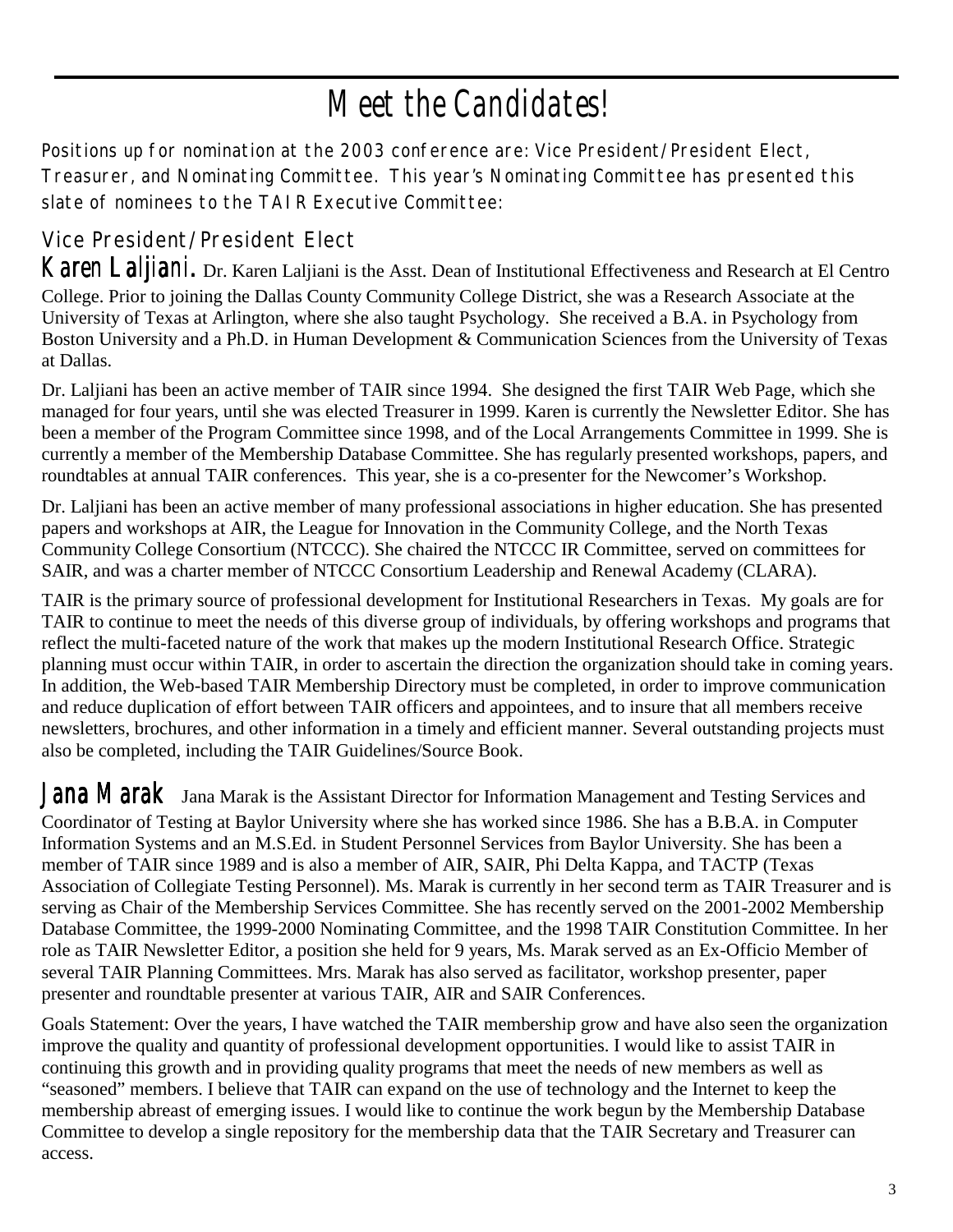### **Treasurer**

*Melissa Canady.* Melissa Canady is the Director of Assessment at Texas Christian University, a position she has held since 2001. In addition, she has recently served as a peer evaluator for the Southern Association of Colleges and Schools in the areas of institutional purpose, institutional effectiveness, and institutional research. Prior to coming to TCU, Ms. Canady was Institutional Research Associate at University of Texas at Arlington and Coordinator of Institutional Research and Assessment at Oklahoma State University in Oklahoma City for a total of nine years of progressive experience in institutional research and assessment. She holds a BA and MA in Anthropology and is currently a PhD candidate in History.

Ms. Canady has been a member of TAIR since 1998. In that time, she has made several presentations and assisted in the planning of the IPEDS training workshop held in Arlington. Ms. Canady is also a member of AIR, AACU, and AAHE. Previously, she received a best presentation award from the Oklahoma Association of Institutional Research and Planning (OKAIRP) in addition to serving on OKAIRP's Board of Directors.

If elected as treasurer, Ms. Canady aims to fulfill all the requirements of the position, facilitate the meeting/workshop registration process, and maintain accurate budget and financial information.

Jaime Garcia. Jaime Garcia is Research Analyst in the Office of Institutional Research at Rice University, a position he has held for the last four years. Previously, he served as part of the Planning and Demographics department at Houston Independent School District. Mr. Garcia received a B.A. in sociology from The University of Texas and an M.A. in sociology from the University of Houston.

Mr. Garcia has been a member of TAIR since 1998. He has served on the TAIR 1999 Program Committee as Secretary; as Moderator at TAIR 2000; Audio/Visual Coordinator, in addition to being a member of the Local Arrangements Committee for TAIR 2001; and as a member of the Nominating Committee for TAIR 2002. Mr. Garcia is a member of AIR and the Southwest Sociological Association.

Mr. Garcia welcomes the challenges of maintaining accurate TAIR financial data and looks forward to establishing strong working relationships with the secretary, the Executive Committee, and other TAIR members to ensure financial integrity. Part of the treasurer's responsibilities include generating a sound budget based upon historical TAIR finances to support the TAIR conferences, workshops, newsletters, etc. Since one of the main duties center upon the annual conference (more specifically registration and membership status issues), Jaime's past experience with TAIR planning committees will aid in planning and keeping TAIR members informed of their status. Mr. Garcia's main goal is to provide the most reliable and accurate budget to better serve current and future decisions related to TAIR activities and functions.

### Nominating Committee:

*Rose Austin.* Dr. Rose Austin is Dean for Institutional Effectiveness at Kingwood College,

a position she has held for five years. She chaired the Institutional Effectiveness Sub-committee for her college district's Self-Study Committee in which the district earned a commendation in the area of institutional effectiveness. She has been a member of TAIR and AIR since 1997. Rose served as General Speakers and Brochure Chair for TAIR 2002 and a member of the Institutional Effectiveness Presentations Committee for AIR for the past three years. Her FACT BOOK won first place at TAIR 2002. She was a round table presenter at TAIR 2001.

*David Bailey.* Dr. David Bailey is the Director of Institutional Research at Tyler Junior College. He has over 18 years of experience in institutional research at both the university and community college levels. David has been a member of TAIR for ten years, and served on the TAIR 1998 program committee as roundtable chair. He is active in both the North Texas Community College Consortium and the Lonestar Users Group, and has served on several statewide advisory committees for the Texas Association of Community Colleges. Since 1987 David has been a member of AIR and other research and planning associations.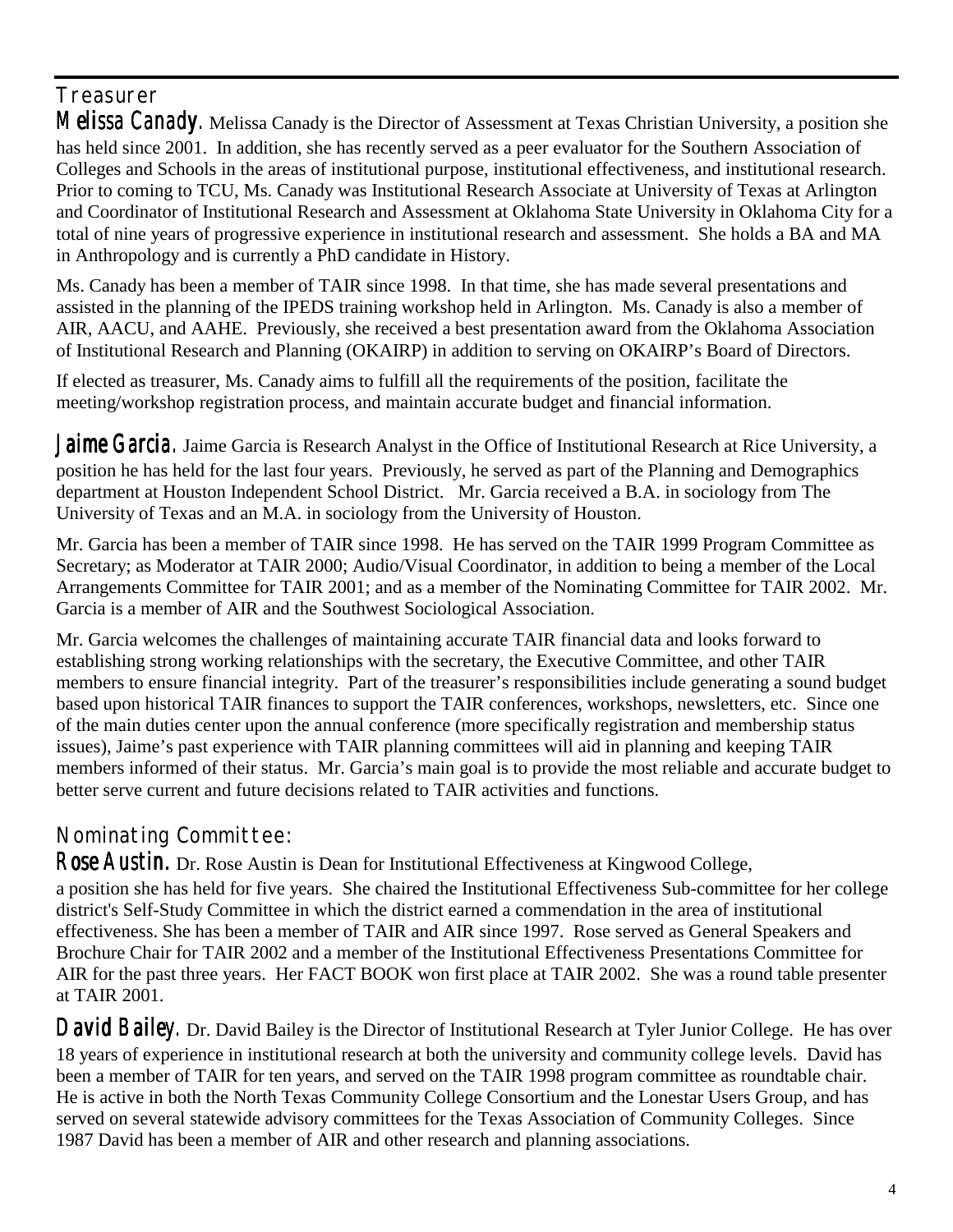**Danica Frampton.** Danica Frampton is the Senior Research Associate in the Office of Institutional Research at St. Edward's University, where she has been a research professional since 1989. She received her B.B.A. in Management and her M.A. in Human Services Administration from St. Edward's University. She has been a member of TAIR since 1990 and a member of AIR since 1997. As a TAIR member, Danica has been a facilitator, served on Program Committees in the areas of publicity and local arrangements, and served as Publicity Chair for the 1999 conference. She is currently serving as Co-Chair of the Resource Fair for the 2003 conference.

**Cindy Olson**. Cindy Olson has been the Director of Institutional Research & Planning at The University of Texas of the Permian Basin for the past seven years. Prior to that time, she was an executive in a nonprofit counseling agency. She has a B.A. in Psychology from The University of Texas of the Permian Basin, and graduate hours toward the MBA. A member of TAIR since 1995, Cindy has served TAIR on the Program Committee as the Resource Fair Chair and as a member of the Awards Committee and Nominating Committee.

*Bishar Sethna. Bishar Sethna.* Bishar Sethna is the Coordinator of Institutional Research at Lamar State College – Orange , a position he has held since 1994. He has a BS in Mathematics from University of Bombay and an M.B.A. in Finance from Fort Hays State University. Bishar has been a member of TAIR since 1995 and has served on the 2002 and 2003 TAIR Program Planning Committees as Chair of Evaluations and Concurrent Sessions respectively.

Julie Thomas. Dr. Julie Thomas of Central Texas College has worked in institutional research since 1998 and has been a member of TAIR and AIR since 1999. She holds a BA in psychology (Hendrix College) and an MA and PhD in statistics (Baylor U). She has been a facilitator and a presenter at past TAIR Forums and would be honored to serve TAIR as a member of the nominating committee.

*Christopher Vinger. Vinger.* Christopher Vinger is the Analysis Coordinator in the Office of Institutional Effectiveness at Austin Community College. He has been involved in institutional research since 1995 and has worked for The University of Texas at Brownsville – Texas Southmost College and South Texas Community College. Christopher has been an active member of TAIR, serving as a co-presenter for the Newcomers' Workshop for two years and presenting several papers. He is also a member of AIR and SAIR, and in the past has been an active member of the LONESTAR Users Group (for Texas community college institutional researchers) and the South Texas Consortium for Institutional Research (serving as secretary and chair). He has a BA from Texas A&M University and an MBA from The University of Texas at Brownsville.

**Denise Young.** Denise Young is Assistant Provost and Director of Institutional Research at the University of Dallas. She was previously Assistant Director of Strategic Planning and Analysis at the University of Texas at Dallas. A member of TAIR since 1998, Denise has presented papers at TAIR and AIR and served on the TAIR Concurrent Sessions Committee. She is at the dissertation stage of her Ph.D. in Higher Education at the University of North Texas.

**Voting will take place at the TAIR conference in El Paso** 

**So Come and Cast your Ballot!**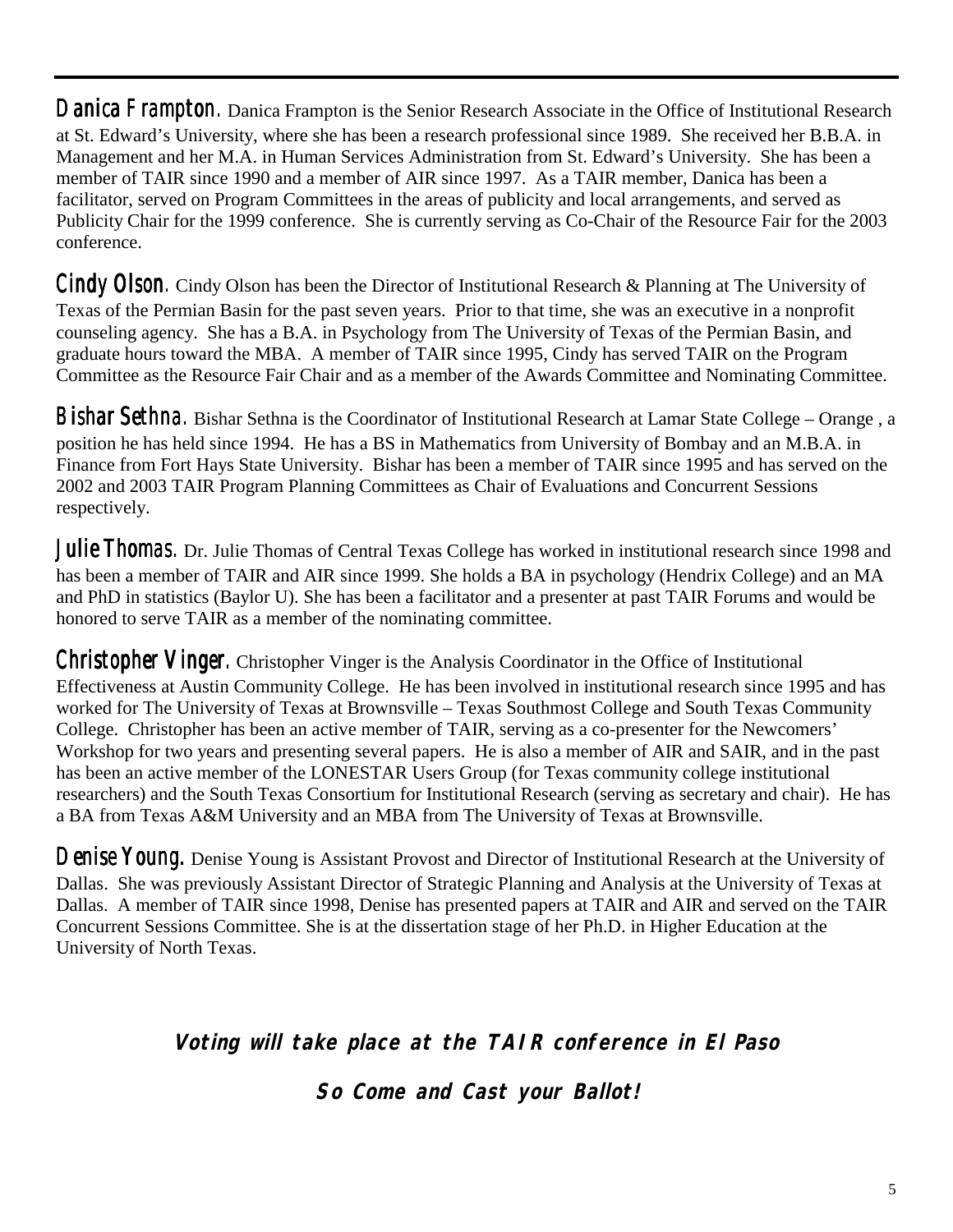## **¡VIVA EL PASO! TAIR Special Event**

#### By Sally Andrade

This year's TAIR special event will be at the **Café Mayapán** in El Paso's South-Central neighborhood. The word "Mayapán" comes from the name of an ancient Mayan capital in the Yucatan region of México. It was known for its highly developed trade networks, as well as its architectural and artistic accomplishments.

We will first go to the **Mercado,** a traditional market, so that you can browse among its excellent collection of authentic Mexican products and artisan crafts with an opportunity to take home some colorful souvenirs. This beautiful downtown complex was created by displaced manufacturing workers to begin the economic revitalization of their neighborhood.

A delicious **Tex-Mex Buffet** then awaits you at the restaurant, with **serenades** throughout the meal. A variety of drinks and a cash bar will be available. Dinner will be followed by *Viva El Paso!* -- a "mini-version" of the popular outdoor pageant that is presented in beautiful McKelligon Canyon each summer, offering an array of multicolored costumes, musical production numbers, and legendary characters to tell the story of El Paso's history. Buses will be available for transportation back to the hotel on the half hour.

### **TAIR Fall 2002 Institutional Effectiveness Professional Development Workshop a Great Success!**

#### By Leona Urbish

With the idea for the TAIR fall 2002 workshop being that we learn best from those who were successful before us, forty-eight TAIR professionals registered for the Fall 2002 workshop on Institutional Effectiveness (IE). This was one of the largest showings in recent years. Not surprisingly, this topic is "hot," and the five presenters were as engaging as they were varied in their personal stories about how IE was instituted on their campuses, how IE has matured, and what the future holds for IE. Along the way, the attendees were treated to best examples of workable processes, technology to make IE efficient and inclusive, and practices that are followed now or are being put in place to accommodate new SACS criteria. Rusty Waller from NCTC kicked off the workshop with his institution's use of Nichols' five-column model as the starting point. He emphasized the need for integrity of the information and reports that underscore the process, the need for judicious *Continued on page 8* 

### **NOTICE! NOTICE! NOTICE!**

TAIR has successfully engaged Dr. Donald Crump, Executive Associate Commissioner for SACS, to present a workshop for TAIR next July 2003, specifically addressing the new SACS criteria for Quality Enhancement. Right now, we have the week of July 7-11 with which to work. As soon as the TAIR Executive Committee and Professional Development Chair can work out the details, we will let the TAIR membership know the date and at what location this workshop will be held. TAIR also hopes to schedule presentations from the two Texas institutions which piloted the new SACS criteria (Texas A&M University and Richland College) at this workshop.

In the meantime, pencil in the week of July 7-11, 2003, for this very important upcoming workshop. This is one you do not want to miss. TAIR anticipates that this workshop will attract a large number of complementary officers from all our campuses, especially those who will be scheduled for reaffirmation under the new SACS guidelines, which begin in 2004. Don't be left out, and do let others on your campuses know about this extraordinary opportunity.

- Leona Urbish, Professional Development/Workshops Chair

Make your plans now to attend the TAIR professional development workshop in Summer 2003!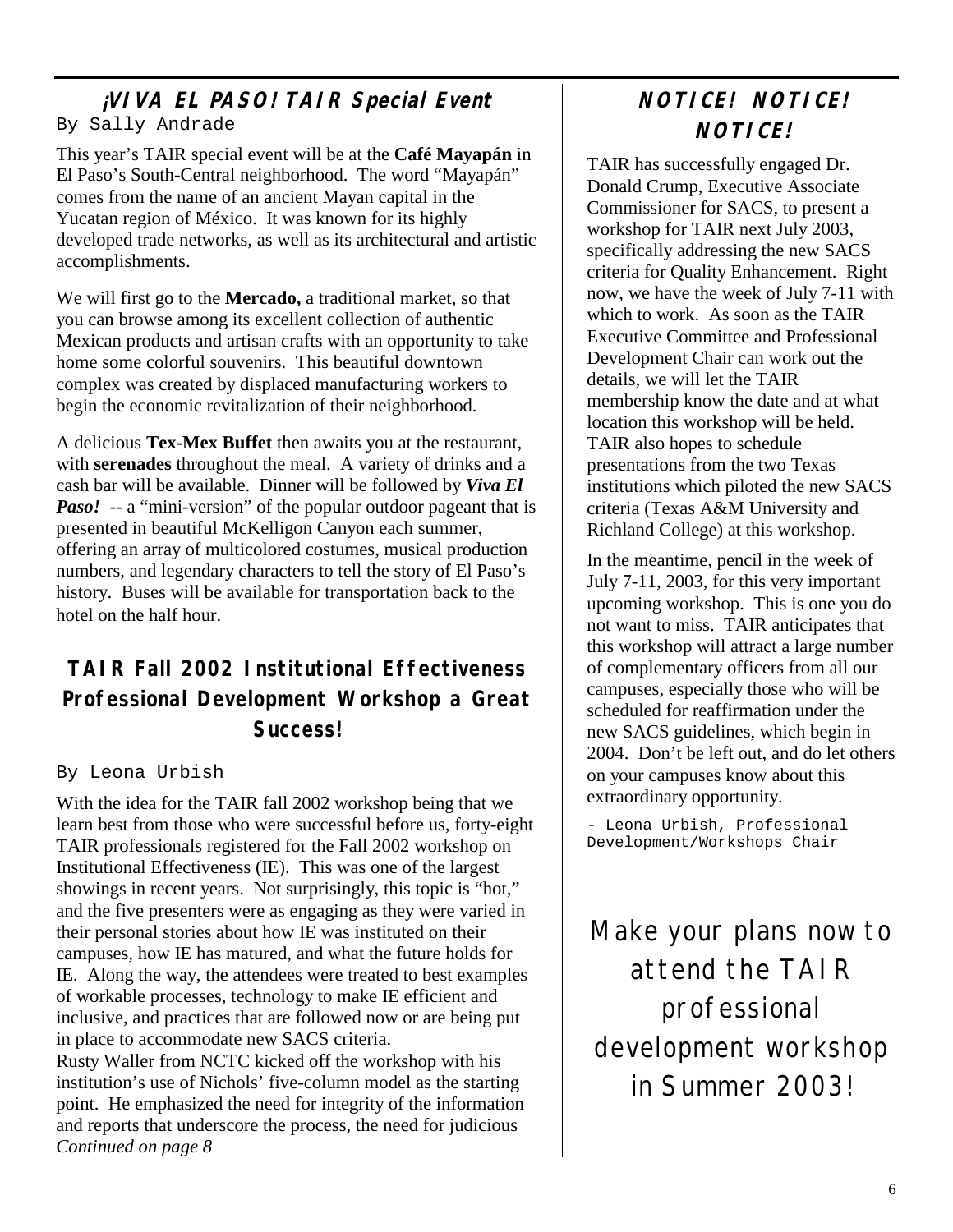| (Please type or print) |       |    |                                             |                                                    |  |
|------------------------|-------|----|---------------------------------------------|----------------------------------------------------|--|
|                        | First | Mi | Last                                        |                                                    |  |
|                        |       |    |                                             |                                                    |  |
|                        |       |    | Type of Institution (check all that apply): |                                                    |  |
|                        |       |    |                                             |                                                    |  |
|                        |       |    |                                             |                                                    |  |
|                        |       |    |                                             |                                                    |  |
|                        |       |    |                                             | $FAX (\_\_) \_\_$                                  |  |
|                        |       |    |                                             | > Is this your first TAIR Conference? Yes () No () |  |

#### **IF YOU NEED SPECIAL ARRANGEMENTS REGARDING DIET OR ACCOMODATIONS:**

**Contact—***Frank Montes de Oca III* Phone (915) 747-8274; Fax (915) 747-8248; E-mail fmontesdeoca@utep.edu **no later than Monday, February 3rd, please** 

| Payment or Purchase Order Postmarked:                                                                                                                                                                                          | By Friday,<br>Dec 20 | After Friday,<br>Dec 20 | Amount |
|--------------------------------------------------------------------------------------------------------------------------------------------------------------------------------------------------------------------------------|----------------------|-------------------------|--------|
| Individual Conference Registration Fees                                                                                                                                                                                        |                      |                         |        |
| <b>Individual Member</b>                                                                                                                                                                                                       | \$110                | \$130                   |        |
| <b>Emeritus Member</b>                                                                                                                                                                                                         | \$65                 | \$85                    |        |
| <b>Graduate Student Member</b>                                                                                                                                                                                                 | \$50                 | \$70                    |        |
| Pre-Conference Workshops                                                                                                                                                                                                       |                      |                         |        |
| Tuesday Afternoon (1:00 p.m. to 5:00 p.m. -fee includes a snack)<br><b>W1. Basic Statistics</b>                                                                                                                                | \$30                 | \$30                    |        |
| W2. Accessing State and National Databases for Institutional<br>Research                                                                                                                                                       | \$30                 | \$30                    |        |
| Wednesday Morning (8:00 to 12:00 a.m. - fee includes a continental<br>breakfast)                                                                                                                                               |                      |                         |        |
| W3. Newcomers to Institutional Research and Planning                                                                                                                                                                           | \$ 35                | \$ 35                   |        |
| <b>W4. Introduction to SAS Basics</b>                                                                                                                                                                                          | \$35                 | \$35                    |        |
| <b>Conference Special Event</b><br>"Viva El Paso!" - Market, Dinner, Show, Dance Music, &                                                                                                                                      |                      |                         |        |
| <b>Transportation</b>                                                                                                                                                                                                          | \$30                 | \$ 30                   |        |
| Bringing a Guest to the Special Event? Yes () No ()                                                                                                                                                                            |                      |                         |        |
| Name: when the contract of the contract of the contract of the contract of the contract of the contract of the contract of the contract of the contract of the contract of the contract of the contract of the contract of the | \$30                 | \$ 30                   |        |
| 2003-04 TAIR Membership<br>(only for those NOT attending the El Paso conference)                                                                                                                                               | \$15                 | \$15                    |        |
|                                                                                                                                                                                                                                |                      | <b>TOTAL</b>            |        |

#### **MAKE CHECKS PAYABLE TO:** UTEP UNIVERSITY RELATIONS

Mail completed registration form and payment to: Office of University Relations ATTN: TAIR Conference 1100 N. Stanton, Ste. 201 El Paso, Texas 79902

For more information, contact: Frank Montes de Oca III at (915) 747-8274 or by E-mail fmontesdeoca@utep.edu

 If your institutional check will not be ready by Friday, December 20, 2002**, please send a copy of the purchase order for the amount of your conference fees before December 20 to avoid paying the late registration fee. Send the institutional check as soon as possible thereafter.** 

Cancellation Policy**: Refunds, minus a \$15.00 processing fee, for the TAIR Conference registration and workshops will be made if the request is made on or before February 1, 2003. No refunds will be made after this date, except in cases which involve the death or serious injury of an immediate family member or which serve the best interest of the Association. Requests should be made in writing to the TAIR Treasurer, who will in turn present the matter to the Executive Committee, whose decision shall be final.**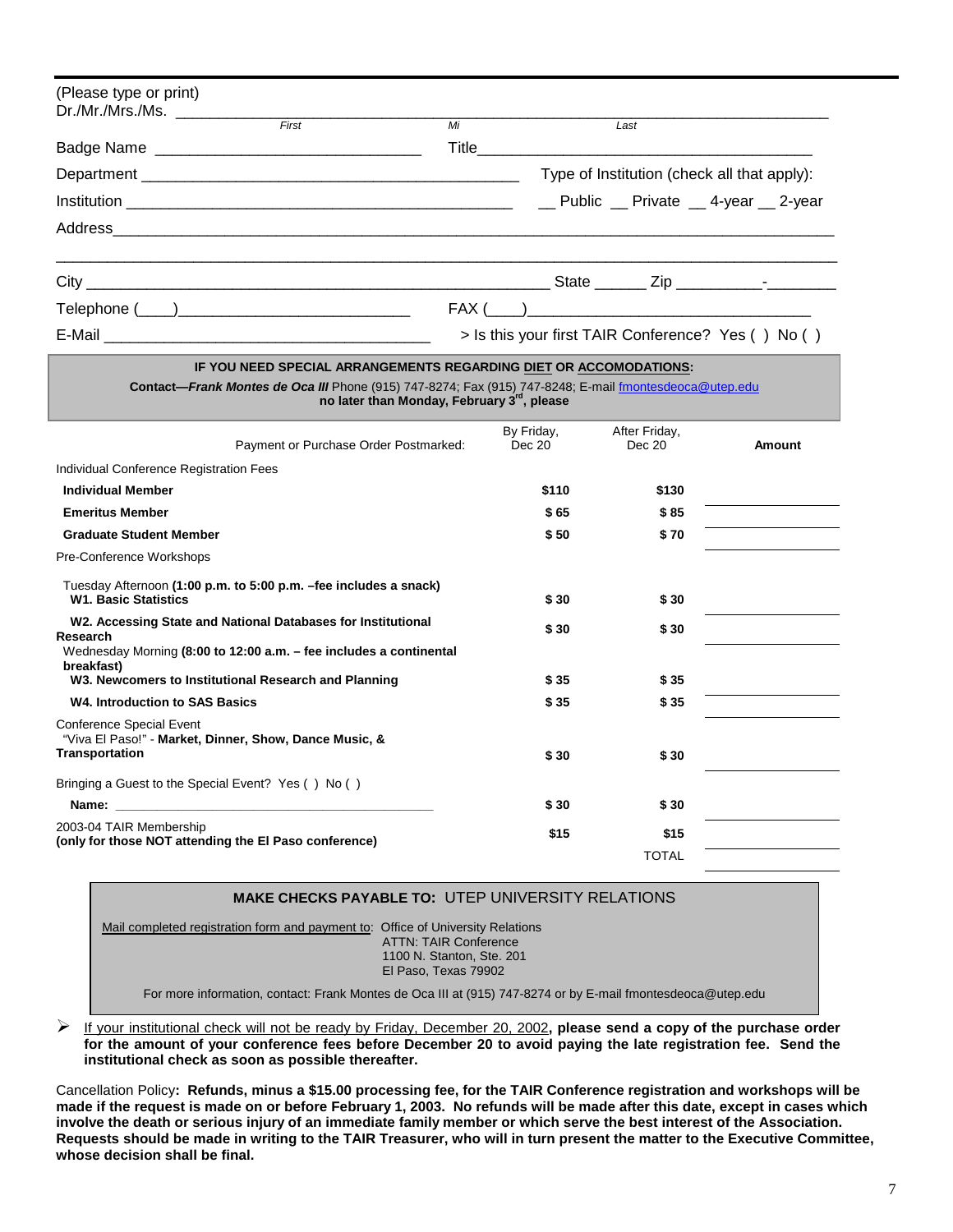#### *Workshop a success, continued from page 6*

and the need to limit executive administrators on the IE committee in order to promote faculty participation and buy-in. He emphasized, however, that we need to think in a new way, and that is moving from "institutional researchers" to "effectiveness officers," best able to support the tenets of the new SACS criteria for quality enhancement.

Margaret Drain from HCCS next demonstrated portal technology at HCCS, with an interactive model that showed how an individual could navigate to find information, reports, and data "all in one place." The HCCS portal is set up both for an external visitor to the site as well as for the internal constituent. The internal constituents/units not only can access data that the institution offers to them for analyses, but they can also submit their set of goals and objectives. Additionally, common reports are linked to the portal for easy access. SACS has given high marks to this technology.

Gail Dantzker from STCC next illustrated the successful model operating at that institution. It is very important for IE to be public, nonthreatening, and useful. It's also essential that the whole institution understands that this is institutional effectiveness, not instructional effectiveness, and that IE can cover "everything" with six intended outcomes: student success, access and equity, community service, compliance, fiscal responsibility and research. Everyone at STCC is trained and IE is integrated with all other institutional planning. Finally, when faced with change (such as the new SACS criteria), it's essential to begin subtly making changes before the deadline looms so that by the time the new criteria need to be in place a lot of the work has already been done. This makes for a much easier transition by all involved.

Duane Rosa from WTAMU brought a macro perspective to Institutional Effectiveness. Having served on the SACS committee that was involved in developing the new SACS criteria, he spoke eloquently about quality and quality enhancement, stressing that quality must be within the capabilities of the institution. Additionally, he showed the model that WTAMU uses that ties resources to the overall planning process, with required documentation of institutional effectiveness, both in the plan and in the use of resources to carry out the plan. When evaluating resources, one must consider costs, savings, timeliness, student impact, reasonableness, facilities impact, and impacts on other areas. Only through this kind of assessment can quality of programs and services of an institution enhance teaching, research, and learning.

Melissa Canady from TCU presented a comprehensive look at how her institution has approached institutional effectiveness. While it has not always been an easy process, two major assessment initiatives are in place that are designed to reflect an effective improvement program: (1) a Program Assessment Calendar, which operates on a two-year cycle and which is designed for shorter-term evaluation and improvement; and (2) the Comprehensive Program Review Calendar, which operates on a six-year cycle, that reviews curriculum, operations, facilities, resources, and mission. These two pieces are integrated with TCU's institutional planning bodies in a continuous loop of program and institutional assessment and planning. It takes time and effort to build bridges, but the final word on these efforts is that you need to "celebrate successes, no matter how small!"

A final optional presentation was made by Rusty Waller, who gave a preview of the new SACS criteria. Although all the discussion is not yet complete nor have all the issues been put to rest regarding the new SACS criteria, this was a head start in understanding what is meant by the next stage beyond institutional effectiveness, that of quality enhancement.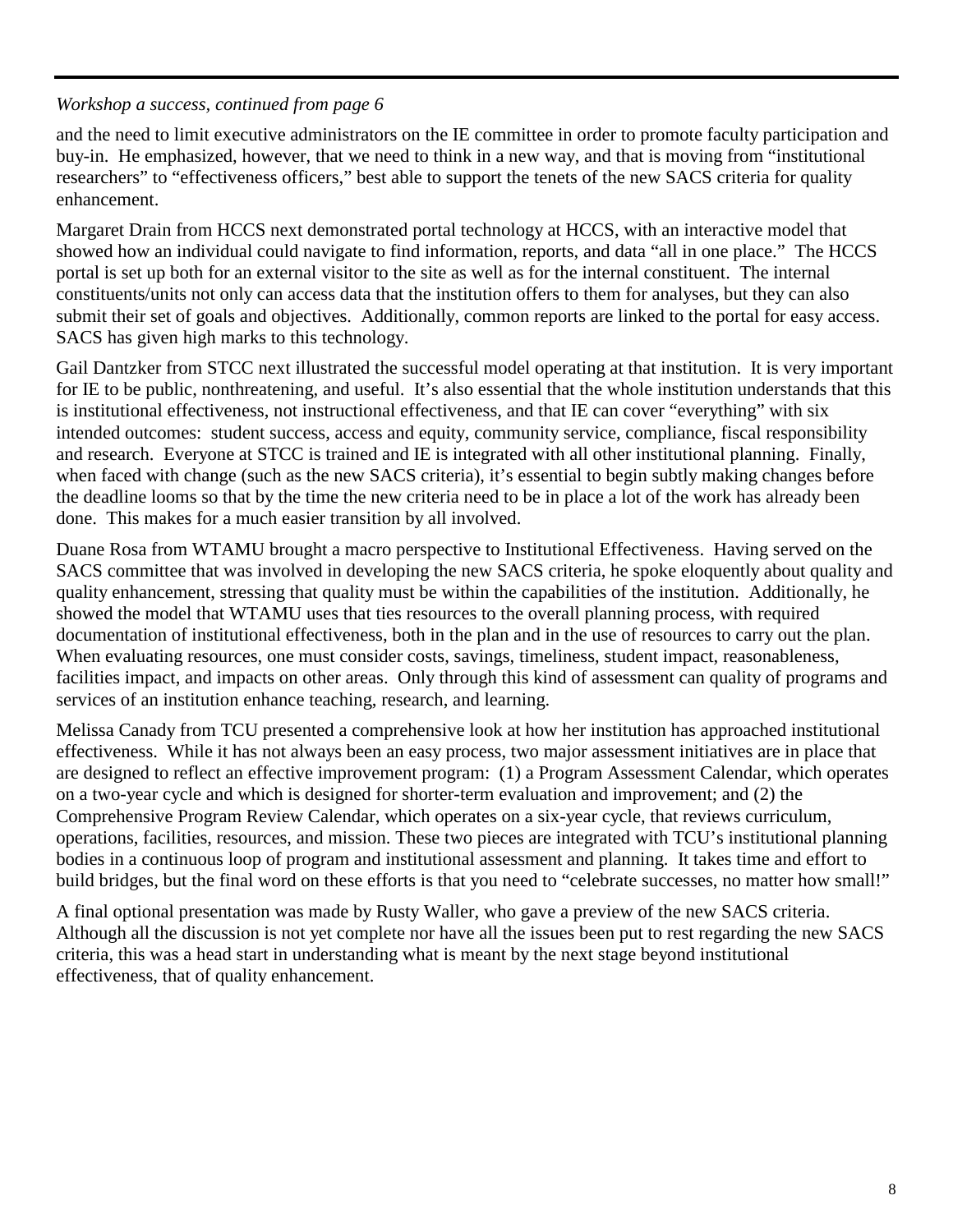

### TAIRing it Up at SAIR in Baton Rouge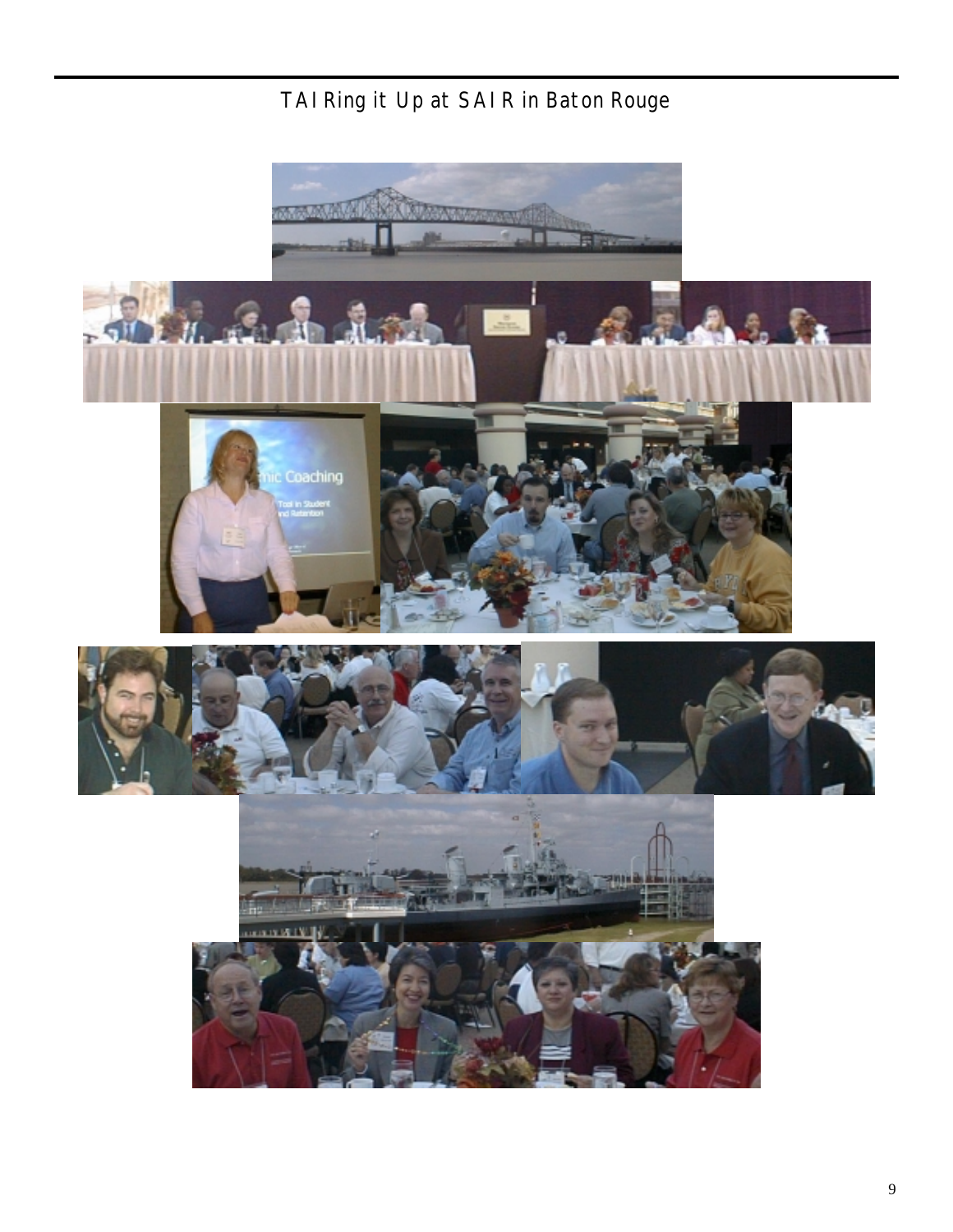#### ASSOCIATION FOR INSTITUTIONAL RESEARCH 2003 GRANT PROGRAM: Improving Institutional Research in Postsecondary Educational Institutions Closing date: January 15, 2003

The Association for Institutional Research (AIR), with support from the National Center for Education Statistics (NCES) and the National Science Foundation (NSF), announces the 2003 grant program, Improving Institutional Research in Postsecondary Educational Institutions. The goals of the program are to provide professional development opportunities to doctoral students, institutional researchers, educators and administrators, and to foster the use of federal databases for institutional research in postsecondary education. The program has four major components:

#### DISSERTATION GRANTS

Dissertation fellowship proposals are solicited from doctoral students to support dissertations using the NCES or NSF postsecondary databases. Fellowships of up to \$15,000 to support one year of research are available. The Charles I. Brown and Cameron Fincher Fellowship Awards recognize outstanding dissertation proposals.

#### RESEARCH GRANTS

Research grant proposals are solicited from institutional researchers, administrators, and faculty affiliated with U.S. postsecondary institutions or governance agencies. One-year grants of up to \$30,000 are available. The grants support research using the NCES and NSF national postsecondary databases.

#### SENIOR FELLOW PROGRAM

With NCESí support, AIR seeks proposals on a rolling basis from senior institutional research officers for a fellowship at NCES headquarters in Washington, D.C. The \$110,000 fellowship supports work with NCES staff on the organization and collection of postsecondary institutional data.

#### NSF/NCES SUMMER DATA POLICY INSTITUTE

 The Data Policy Institute will be held in the Washington, D.C., area from June 16 - 26, 2003. The Institute includes instruction on the NSF and NCES postsecondary databases and seminars on postsecondary education policy. Supported by NSF and NCES, AIR offers 40 fellowships to the Institute to institutional research practitioners, faculty, graduate students, and educators affiliated with U.S. postsecondary institutions or governance agencies. To provide an international comparative perspective, one fellowship will be awarded through each of the five international affiliated AIR groups.

#### SUBMISSION INFORMATION

The deadline to submit a proposal for a research grant, dissertation fellowship, or Data Policy Ibnstitute fellowship is January 15, 2003. For more information and to obtain proposal guidelines, please access the AIR Web site: http://airweb.org or contact: Alicia Trexler, Assistant Director for Continuing Education and Grant Administration, Phone: (850) 644-6387, Fax: (850) 644-8824, E-mail: atrexler@mailer.fsu.edu.

Association for Institutional Research 222 Stone Building Florida State University Tallahassee, FL 32306-4462 Phone: 850.644.4470 Email:  $\frac{\text{air} \omega \text{maller.fsu.edu}}{\text{tan} \omega \text{maller.fsu.edu}}$ Fax: 850.644.8824 Web: http://airweb.org

### TAIR-L Listserver:

All current members can post information directly to the listserver. You do not have to send messages through the TAIR-L list manager. Send your email directly to this address to have it posted to the list: tair-l@brazosport.cc.tx.us

If you need to subscribe or unsubscribe from the list then send your request to majordomo@brazosport.cc.tx.us. If you are having problems with the list you can contact the list manager at rparker@brazosport.cc.tx.us.

### Make Your Hotel Reservations Today

#### TAIR 2003 Conference

 Camino Real Hotel 101 S. El Paso St. El Paso, TX, 79901 Telephone: 915.534.3000 FAX: 915.534.3024

 The room rates during the conference are:

 Single Double Guest Rooms: \$80.00 \$95.00 Jr. Suites: \$165.00 \$165.00 Master Suites: \$275.00 \$275.00

Check in at 3pm; check out by noon.

There is a \$15.00 charge per night for the use of a roll-away bed or for an extra party. You must book your room by January 25, 2003 to guarantee the conference rates. Room rates will be extended two day before and two days after the dates of the conference.

### Web Info:

URL: http://texas-air.org

Web Directory Password: **tair2k**

Preliminary Conference Information for TAIR 2003 is now available online. Visit the website often for updated information.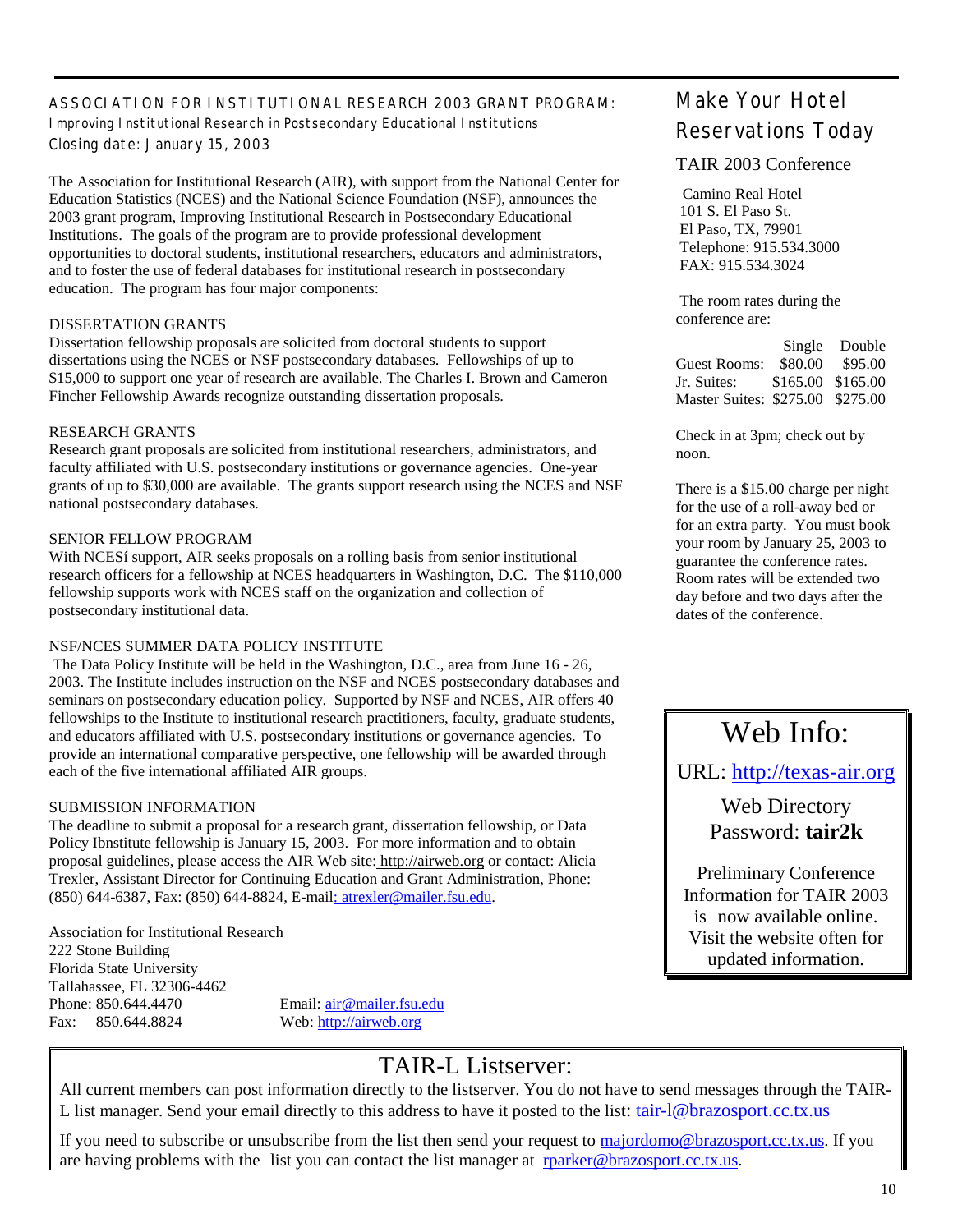## Directions to the Conference Hotel

Camino Real 101 El Paso Street El Paso, TX 79901

Driving Directions from the El Paso International Airport



@2002 MapQuest.com, Inc.: @2002 GDT, Inc.

**FROM: TO:**

**El Paso Intl Airport 6701 Convair Rd El Paso, TX 79925-1099 US** 

**Total Distance:** 6.12 miles **Total Estimated Time:** 13 minutes

**Camino Real Hotel 101 S El Paso St El Paso, TX 79901-1107 US** 

|  |  | Driving Directions from El Paso International Airport |
|--|--|-------------------------------------------------------|
|  |  |                                                       |

| <b>DIRECTIONS</b>                                      | <b>DISTANCE</b> |
|--------------------------------------------------------|-----------------|
| 1: Start out going Southwest on AIRPORT RD towards US- | $0.55$ miles    |
| 180 W/US-62 W by turning right.                        |                 |
| 2: Turn SLIGHT RIGHT onto US-180 W/US-62 W.            | 1.06 miles      |
| 3: Turn SLIGHT RIGHT onto US-180 W.                    | 0.02 miles      |
| 4: Turn SLIGHT LEFT to take the I-10 W/US-180 W/US-80  | $0.12$ miles    |
| W ramp.                                                |                 |
| $5:$ Merge onto $1-10$ W.                              | 3.69 miles      |
| 6: Take the exit- exit number 19B- towards             | $0.04$ miles    |
| DOWNTOWN/CONVENTION CENTER.                            |                 |
| 7: Merge onto MISSOURI AVE.                            | $0.47$ miles    |
| 8: Turn LEFT onto TX-20.                               | $0.18$ miles    |
| <b>Total Estimated Time:</b>                           | Total           |
|                                                        | Distance:       |
| 13 minutes                                             | 6.12 miles      |